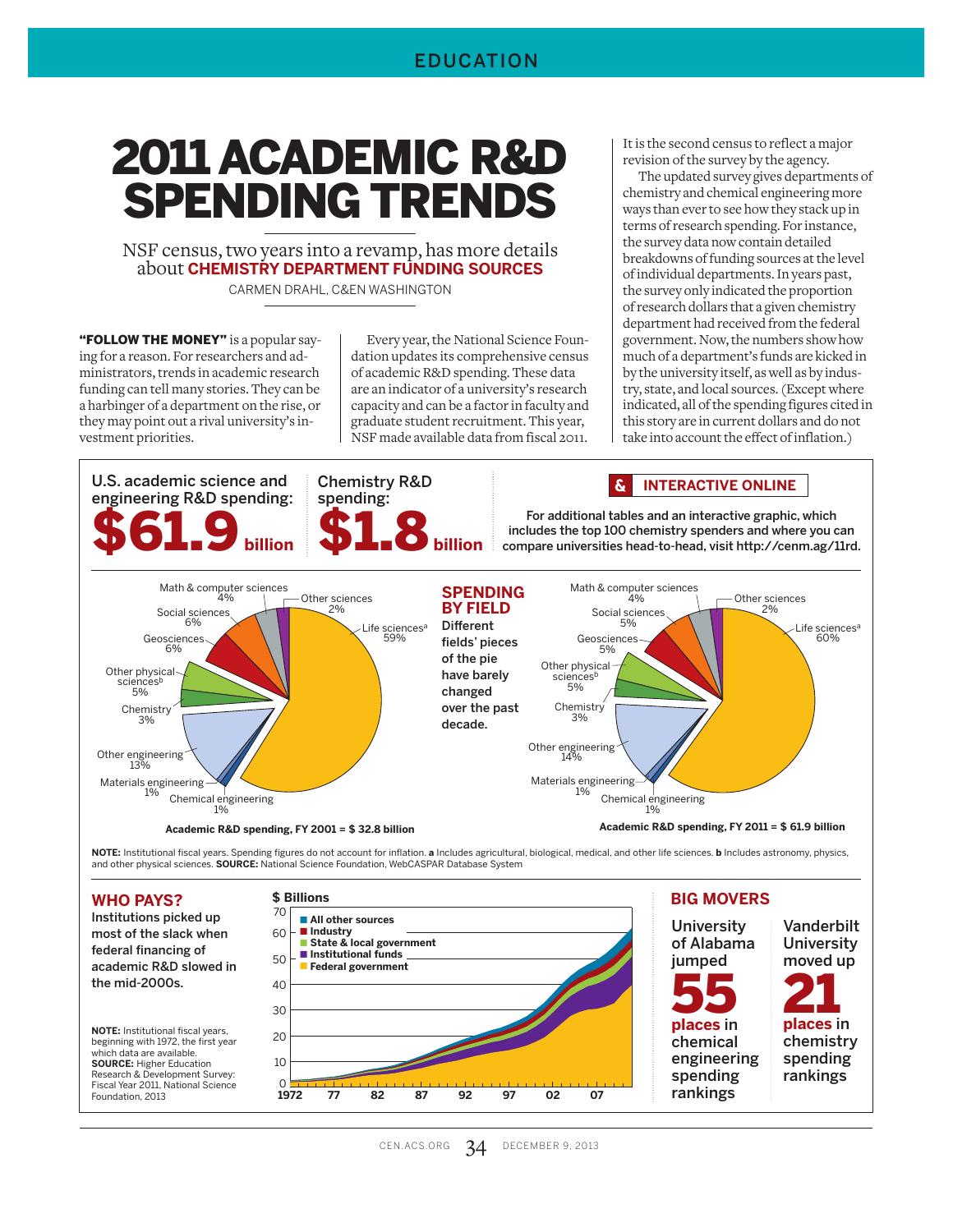## SCHOOL SPENDING ON CHEMICAL R&D

This table ranks top chemistry spenders and breaks down funding sources

|                                    | <b>RANK</b>                    |                                             |                    |                               |                                     |               | SHARE OF TOTAL EXPENDITURES IN 2011, % <sup>a</sup> |                  |                      | <b>ANNUAL CHANGE</b> |                  |
|------------------------------------|--------------------------------|---------------------------------------------|--------------------|-------------------------------|-------------------------------------|---------------|-----------------------------------------------------|------------------|----------------------|----------------------|------------------|
|                                    |                                |                                             |                    |                               |                                     |               | FEDERAL STATE/LOCAL                                 |                  |                      |                      |                  |
|                                    |                                | 2011 2010 \$ THOUSANDS                      | 2001               | 2010                          | 2011                                | <b>GOVT</b>   | <b>GOVT</b>                                         |                  | INDUSTRY INSTITUTION | 2010-11 2001-11      |                  |
| $\mathbf{1}$<br>$\overline{c}$     | $\overline{c}$<br>$\mathbf{1}$ | Rutgers U<br>California Inst. of Technology | \$13,190<br>15,357 | \$34,150<br>35,612            | \$38,813<br>35,393                  | 85.6%<br>77.1 | 1.6%<br>1.1                                         | 2.5%             | 9.0%<br>2.0          | 13.7%<br>$-0.6$      | 11.4%<br>8.7     |
| 3                                  | 6                              | Northwestern U                              | 13,733             | 28,303                        | 32,213                              | 73.2          | 0.0                                                 | 6.6<br>0.0       | 17.4                 | 13.8                 | 8.9              |
| $\overline{4}$                     | $7^{\circ}$                    | Georgia Tech                                | 9.027              | 27,354                        | 31,424                              | 62.4          | 0.8                                                 | 11.7             | 22.5                 | 14.9                 | 13.3             |
| $\overline{5}$                     | $\overline{3}$                 | U of Illinois, Urbana-Champaign             | 20,091             | 30,092                        | 29,306                              | 80.8          | 0.0                                                 | 3.7              | 11.2                 | $-2.6$               | 3.8              |
| 6                                  | $\overline{5}$                 | Harvard U                                   | 17,446             | 28,723                        | 29,007                              | 83.9          | 0.2                                                 | $\overline{3.4}$ | 0.0                  | 1.0                  | $\overline{5.2}$ |
| $\overline{7}$                     | 8                              | U of California, San Diego                  | 11,131             | 26,387                        | 27,326                              | 84.2          | 1.8                                                 | 2.8              | 4.2                  | 3.6                  | 9.4              |
| 8                                  | 11                             | U of Texas, Austin                          | 11,640             | 25,089                        | 26,985                              | 59.6          | 3.2                                                 | 2.5              | 21.7                 | 7.6                  | 8.8              |
| $\overline{9}$                     | 9                              | U of North Carolina, Chapel Hill            | 12,652             | 26,032                        | 26,806                              | 79.5          | 2.1                                                 | 3.2              | 14.5                 | 3.0                  | 7.8              |
| 10                                 | 4                              | Massachusetts Inst. of Technology           | 18,063             | 29,110                        | 26,376                              | 87.9          | 0.1                                                 | 7.1              | 2.2                  | $-9.4$               | $\overline{3.9}$ |
|                                    |                                | Total, first 10 institutions                |                    | \$142,330 \$290,852 \$303,649 |                                     | 77.5%         | 1.1%                                                | 4.4%             | 10.4%                | 4.4%                 | 7.9%             |
|                                    |                                |                                             |                    |                               |                                     |               |                                                     |                  |                      |                      |                  |
| 11                                 | 19                             | Texas A&M U                                 | 17,206             | 23,075                        | 24.616                              | 40.6          | 0.8                                                 | 2.2              | 30.2                 | 6.7                  | 3.6              |
| 12                                 | 33                             | Vanderbilt U                                | 3,171              | 15,577                        | 24,577                              | 86.1          | 0.0                                                 | 0.7              | 9.8                  | 57.8                 | 22.7             |
| $\overline{13}$                    | 20                             | U of Washington, Seattle                    | 9,597              | 23,010                        | 23,616                              | 89.9          | 1.8                                                 | 3.6              | 2.3                  | 2.6                  | 9.4              |
| 14                                 |                                | $25$ U of Utah                              | 10,086             | 20,114                        | 23,175                              | 46.7          | 0.0                                                 | 1.7              | 50.8                 | 15.2                 | 8.7              |
| $\overline{15}$                    | 13                             | U of Colorado                               | 14,229             | 24,147                        | 23,115                              | 81.3          | 0.0                                                 | 0.7              | 10.2                 | $-4.3$               | 5.0              |
| 16                                 |                                | 22 U of Massachusetts, Amherst              | 10,509             | 21,590                        | 22,893                              | 64.5          | 0.6                                                 | 5.9              | 26.9                 | 6.0                  | 8.1              |
| 17                                 | 16                             | Stanford U                                  | 15,752             | 23,622                        | 22,859                              | 83.2          | 1.2                                                 | 4.4              | 9.8                  | $-3.2$               | 3.8              |
| 18                                 | 18                             | Pennsylvania State U                        | 18,042             | 23,220                        | 22,809                              | 56.1          | 0.0                                                 | 2.2              | 31.4                 | $-1.8$               | 2.4              |
| 19                                 | 21                             | Purdue U                                    | 12,194             | 21,944                        | 22,146                              | 73.6          | 0.1                                                 | 4.7              | 16.1                 | 0.9                  | 6.1              |
| $\overline{20}$                    | $10-10$                        | U of California, Berkeley                   | 21,339             | 25,549                        | 22,124                              | 64.3          | 5.7                                                 | 8.3              | 11.7                 | $-13.4$              | 0.4              |
|                                    |                                | Total, first 20 institutions                | \$274,455          |                               | \$512,700 \$535,579                 | 73.6%         | 1.0%                                                | 3.9%             | 14.5%                | 4.5%                 | 6.9%             |
|                                    |                                |                                             |                    |                               |                                     |               |                                                     |                  |                      |                      |                  |
| 21                                 | 12                             | U of Michigan                               | 10,957             | 24,956                        | 21,971                              | 68.7          | 0.0                                                 | 1.9              | 27.2                 | $-12.0$              | 7.2              |
| 22                                 |                                | 15 U of Arizona                             | 9,908              | 23,709                        | 21,528                              | 69.4          | 0.3                                                 | 1.6              | 27.5                 | $-9.2$               | 8.1              |
| 23                                 | 17 <sup>7</sup>                | U of Wisconsin, Madison                     | 12,935             | 23,499                        | 20,958                              | 62.2          | 6.7                                                 | 1.2              | 20.9                 | $-10.8$              | 4.9              |
| 24                                 | 24                             | Indiana U                                   | 14,316             | 20,882                        | 20,716                              | 43.1          | 0.0                                                 | 13.0             | 30.6                 | $-0.8$               | 3.8              |
| 25                                 | 26                             | Cornell U                                   | 11,013             | 19,365                        | 20,610                              | 82.5          | 0.8                                                 | 2.3              | 11.4                 | 6.4                  | 6.5              |
| 26                                 | 23                             | U of California, Los Angeles                | 15,071             | 20,935                        | 20,225                              | 76.4          | 2.1                                                 | 2.8              | 9.0                  | $-3.4$               | 3.0              |
| 27                                 | 36                             | U of Chicago                                | 9,403              | 15,007                        | 19,583                              | 79.2          | 0.0                                                 | 1.5              | 12.1                 | 30.5                 | 7.6              |
| $\overline{28}$<br>$\overline{29}$ | 32 <sup>2</sup><br>34          | U of Pittsburgh<br>U of Akron               | 7,943<br>8.108     | 16,002<br>15,310              | 18,082<br>17,793                    | 62.7<br>17.6  | 0.0<br>0.5                                          | 1.4<br>5.9       | 34.0<br>54.4         | 13.0<br>16.2         | 8.6<br>8.2       |
| $\overline{30}$                    | 47                             | Princeton U                                 | 11,314             | 12,319                        | 17,608                              | 44.6          | 0.0                                                 | 4.4              | 48.8                 | 42.9                 | 4.5              |
|                                    |                                | Total, first 30 institutions                |                    | \$385,423 \$704,684 \$734,653 |                                     | 70.3%         | 1.1%                                                | 3.8%             | 17.9%                | 4.3%                 | 6.7%             |
|                                    |                                |                                             |                    |                               |                                     |               |                                                     |                  |                      |                      |                  |
| 31                                 | 31                             | U of California, Irvine                     | 9,863              | 16,747                        | 16,939                              | 72.8          | 3.7                                                 | 4.4              | 9.7                  | 1.1                  | 5.6              |
| $\overline{32}$                    | 28                             | Johns Hopkins Ub                            | 12,124             | 18,632                        | 16,776                              | 97.2          | 0.0                                                 | 0.3              | 1.8                  | $-10.0$              | 3.3              |
| $\overline{33}$                    | 42                             | U of Texas M. D. Anderson Cancer            | na                 | 14,501                        | 16,181                              | 57.3          | 27.9                                                | 6.7              | 6.6                  | 11.6                 | nm               |
|                                    |                                | Center                                      |                    |                               |                                     |               |                                                     |                  |                      |                      |                  |
| 34                                 | 14                             | U of South Carolina                         | 9,228              | 23,799                        | 15,759                              | 45.9          | 0.0                                                 | 0.1              | 53.4                 | $-33.8$              | 5.5              |
| 35                                 | 27                             | Stony Brook U, SUNY                         | 6,730              | 18,983                        | 15,333                              | 61.8          | 0.6                                                 | 1.3              | 34.2                 | $-19.2$              | 8.6              |
| 36                                 | 30 <sup>7</sup>                | Virginia Tech                               | 6,461              | 16,791                        | 14,956                              | 55.1          | 7.6                                                 | 11.4             | 22.1                 | $-10.9$              | 8.8              |
| $\overline{37}$                    |                                | 41 U of Florida                             | 11,359             | 14,739                        | 14,550                              | 61.4          | 3.8                                                 | 6.3              | 25.3                 | $-1.3$               | 2.5              |
| $\overline{38}$                    | 40                             | $\overline{U}$ of Minnesota                 | 8,860              | 14,774                        | 14,540                              | 67.8          | 0.9                                                 | 8.3              | 17.3                 | $-1.6$               | 5.1              |
| 39                                 |                                | 50 U of Southern Mississippi                | 4,741              | 12,012                        | 14,044                              | 90.5          | 3.1                                                 | 5.7              | 0.0                  | 16.9                 | 11.5             |
| 40                                 |                                | 37 U of California, San Francisco           | 13,845             | 14,961                        | 13,993                              | 91.3          | 0.6                                                 | 1.1              | 2.8                  | $-6.5$               | 0.1              |
|                                    |                                | Total, first 40 institutions                |                    |                               | \$468,634 \$870,623 \$887,724       | 70.3%         | 1.7%                                                | 3.9%             | 17.8%                | 2.0%                 | 6.6%             |
|                                    |                                |                                             |                    |                               |                                     |               |                                                     |                  |                      |                      |                  |
| 41                                 |                                | 29 U of Kansas                              | 3,099              | 16,909                        | 13,754                              | 80.1          | 3.2                                                 | 2.6              | 10.0                 | $-18.7$              | 16.1             |
| 42                                 |                                | 56 Yale U                                   | 6,751              | 10,438                        | 13,704                              | 60.9          | 0.0                                                 | 1.7              | 32.0                 | 31.3                 | 7.3              |
| 43                                 |                                | 48 Columbia U                               | 7,983              | 12,251                        | 13,457                              | 88.5          | 1.1                                                 | 1.2              | 4.9                  | 9.8                  | 5.4              |
| 44                                 | 46                             | U of California, Davis                      | 6,771              | 12,479                        | 13,412                              | 78.3          | 3.8                                                 | 2.3              | 9.2                  | 7.5                  | 7.1              |
| 45                                 |                                | 35 U of Pennsylvania                        | 11,110             | 15,096                        | 13,374                              | 92.6          | 0.0                                                 | 0.8              | 3.3                  | $-11.4$              | 1.9              |
| 46                                 |                                | 38 Emory U                                  | 8,037              | 14,851                        | 13,230                              | 56.5          | 0.0                                                 | 2.0              | 38.4                 | $-10.9$              | 5.1              |
| 47                                 |                                | 51 U of Southern California                 | 8,010              | 11,559                        | 12,842                              | 75.4          | 1.0                                                 | 12.6             | 9.3                  | 11.1                 | 4.8              |
| 48                                 |                                | 58 Florida State U                          | 11,635             | 10.404                        | 12,741                              | 66.4          | 1.3                                                 | 0.3              | 30.4                 | 22.5                 | 0.9              |
| 49<br>50                           | 49<br>53                       | Arizona State U, Tempe<br>Rice U            | 12,416<br>7.390    | 12,149<br>11,238              | 12,699<br>12,249                    | 73.6<br>60.4  | 1.0<br>7.1                                          | 2.2<br>7.0       | 18.5<br>12.3         | 4.5<br>9.0           | 0.2<br>5.2       |
|                                    |                                | Total, first 50 institutions                | \$551,836          |                               | \$997,997 \$1,019,186               | 70.7%         | 1.7%                                                | 3.9%             | 17.7%                | 2.1%                 | 6.3%             |
|                                    |                                |                                             |                    |                               |                                     |               |                                                     |                  |                      |                      |                  |
|                                    |                                | <b>TOTAL, ALL INSTITUTIONS</b>              |                    |                               | \$1,007,814 \$1,747,771 \$1,785,614 | 69.7%         | 2.6%                                                | 3.6%             | 18.7%                | 2.2%                 | 5.9%             |
|                                    |                                |                                             |                    |                               |                                     |               |                                                     |                  |                      |                      |                  |

**NOTE:** Institutional fiscal years. **a** Figures may not sum to 100% because other funding sources, such as nonprofit organizations, are not listed. **b** Includes funding for the Applied<br>Physics Lab. **na** = not available. **n**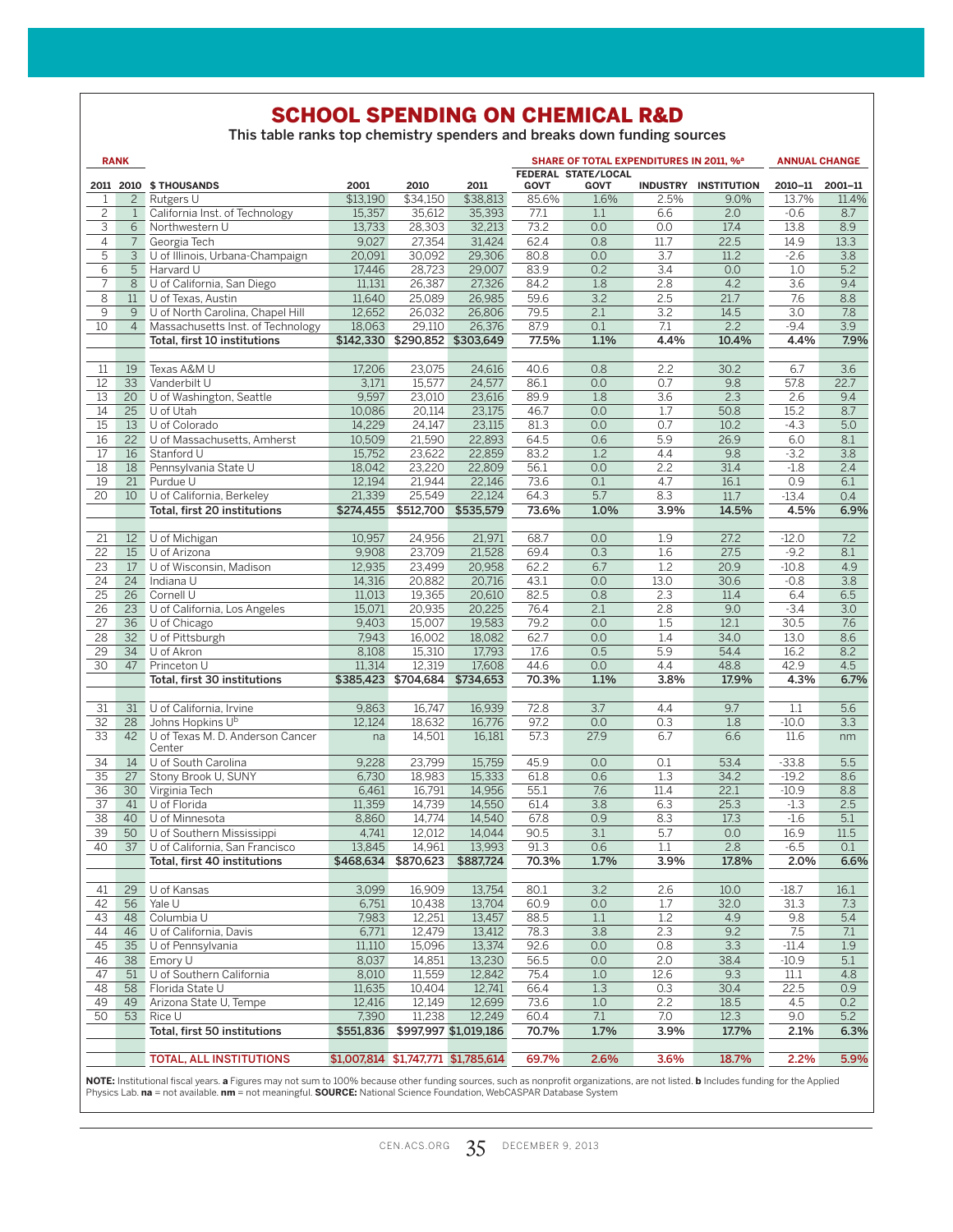#### TOP 25 UNIVERSITIES IN 2011 R&D SPENDING

Few of chemistry's top spenders place in the overall top 25

| <b>RANK</b>     |                                      |                                            |                  |             |                 | <b>PHYSICAL</b>              |                                                                                      | <b>MATH &amp;</b> |                 |          |
|-----------------|--------------------------------------|--------------------------------------------|------------------|-------------|-----------------|------------------------------|--------------------------------------------------------------------------------------|-------------------|-----------------|----------|
|                 | <b>OVERALL CHEMISTRY \$ MILLIONS</b> |                                            | <b>CHEMISTRY</b> | <b>LIFE</b> |                 | <b>SCIENCES</b> <sup>b</sup> | SCIENCES <sup>a</sup> ENGINEERING (INCL. CHEM) GEOSCIENCES SCIENCES SCIENCES OVERALL | <b>COMPUTER</b>   | <b>OTHER</b>    |          |
|                 | 32                                   | Johns Hopkins U <sup>c</sup>               | \$17             | \$862       | \$855           | \$176                        | \$45                                                                                 | \$128             | \$69            | \$2,136  |
| $\overline{c}$  | 21                                   | U of Michigan                              | 22               | 759         | 211             | 48                           | 16                                                                                   | 21                | 164             | 1.220    |
| 3               | 13                                   | U of Washington, Seattle                   | 24               | 717         | 108             | 53                           | 180                                                                                  | 35                | 21              | 1.113    |
| 4               | 23                                   | U of Wisconsin, Madison                    | 21               | 686         | 116             | 88                           | 49                                                                                   | 28                | 56              | 1,023    |
| 5               | 68                                   | Duke U                                     | 9                | 861         | 56              | 21                           | 21                                                                                   | 15                | 44              | 1,018    |
| 6               | $\overline{7}$                       | U of California, San Diego                 | $\overline{27}$  | 607         | 109             | 62                           | 139                                                                                  | 41                | 46              | 1.004    |
| $\overline{7}$  | 40                                   | U of California, San Francisco             | 14               | 981         | $\Omega$        | $\overline{14}$              | $\Omega$                                                                             | $\Omega$          | $\Omega$        | 995      |
| 8               | 26                                   | U of California, Los Angeles               | 20               | 689         | 68              | $\overline{75}$              | 17                                                                                   | 24                | 69              | 942      |
| 9               | 28                                   | U of Pittsburgh                            | $\overline{18}$  | 770         | $\overline{33}$ | $\overline{29}$              | 11                                                                                   | 11                | $\overline{26}$ | 880      |
| 10              | 17                                   | Stanford U                                 | $\overline{23}$  | 556         | 122             | 97                           | $\overline{26}$                                                                      | $\overline{31}$   | 37              | 868      |
| 11              | 45                                   | U of Pennsylvania                          | $\overline{13}$  | 726         | 41              | 30                           | $\overline{c}$                                                                       | 19                | $\overline{35}$ | 852      |
| 12              | 38                                   | U of Minnesota                             | 15               | 600         | 100             | 40                           | 29                                                                                   | 26                | 54              | 848      |
| $\overline{13}$ | 43                                   | Columbia U                                 | 13               | 603         | 55              | 49                           | 81                                                                                   | 23                | 30              | 841      |
| 14              | 56                                   | Ohio State U                               | 11               | 488         | 166             | $\overline{32}$              | 11                                                                                   | 41                | 56              | 794      |
| $\overline{15}$ | $\overline{15}$                      | U of Colorado                              | $\overline{23}$  | 440         | 102             | 98                           | 95                                                                                   | 14                | $\overline{38}$ | 786      |
| 16              | 18                                   | Pennsylvania State U                       | $\overline{23}$  | 272         | 279             | 61                           | 58                                                                                   | 54                | 60              | 784      |
| 17              | 25                                   | Cornell U                                  | 21               | 513         | 93              | 94                           | 18                                                                                   | 23                | $\overline{39}$ | 780      |
| 18              | 9                                    | U of North Carolina, Chapel Hill           | $\overline{27}$  | 609         | $\Omega$        | 36                           | 28                                                                                   | 20                | 70              | 763      |
| 19              | 11                                   | Texas A&M U                                | 25               | 261         | 264             | 46                           | 131                                                                                  | 21                | 33              | 758      |
| 20              | 85                                   | Washington U in St. Louis                  | $\overline{7}$   | 644         | 20              | 16                           | 11                                                                                   | 6                 | 10              | 707      |
| 21              | 44                                   | U of California, Davis                     | 13               | 507         | 87              | 29                           | $\overline{28}$                                                                      | 13                | 34              | 698      |
| 22              | 10                                   | Massachusetts Inst. of<br>Technology       | 26               | 119         | 305             | 115                          | 40                                                                                   | 58                | 56              | 694      |
| 23              | 37                                   | $\overline{U}$ of Florida                  | 15               | 507         | 93              | 36                           | 8                                                                                    | 9                 | 33              | 686      |
| 24              | 20                                   | U of California, Berkeley                  | $\overline{22}$  | 213         | 164             | 90                           | 13                                                                                   | 6                 | 183             | 671      |
| 25              | 33                                   | U of Texas M. D. Anderson<br>Cancer Center | 16               | 592         | $\Omega$        | 16                           | $\Omega$                                                                             | 20                | 35              | 663      |
|                 |                                      | <b>Total, listed institutions</b>          | \$465            | \$14.582    | \$3.447         | \$1.452                      | \$1.056                                                                              | \$689             | \$1.298         | \$22,525 |
|                 |                                      |                                            |                  |             |                 |                              |                                                                                      |                   |                 |          |
|                 |                                      | <b>TOTAL, ALL INSTITUTIONS</b>             | \$1.786          | \$37,232    | \$10.045        | \$4.779                      | \$3.167                                                                              | \$2,371           | \$4.295         | \$61.891 |

**NOTE:** Institutional fiscal years. Totals may not sum because of rounding. **a** Includes agricultural, biological, medical, and other life sciences. **b** Includes astronomy, chemistry,<br>physics, and other physical sciences.

The data make clear just how much sources of funding vary at universities that have invested the most in chemistry

R&D. The data also illustrate that despite vast changes in the scientific landscape over the past decade, the various scientific disciplines still receive essentially identical pieces of the overall academic spending pie.

The lion's share of academic R&D funds goes to the

life sciences, and so it follows that the topspending universities in academic R&D overall are big life sciences spenders. None of the top five chemistry spenders made the top 25 universities in research spending overall.

In chemistry, there are overall top-dog schools. In fiscal 2011, Rutgers University spent the most money for chemistry R&D from all sources combined. The top chemical engineering research spender

in 2011 was the University of Texas, Austin. Universities fund science and engineering R&D through a variety of sources, such

Portion of chemistry spending funded by industry at Indiana University: 13%

(highest in the top 50)

as the federal government; industry, state and local government; and institutional funds. A given department's percentage of institutional R&D funds, however, can

vary from the single digits to more than 50%. The top 10 spenders on chemistry R&D had, on average, a lower per-

centage of institutional funds, 10.4%, than the overall average of 18.7%.

Most chemistry departments received small percentages of their funds from industry sources. Among

all institutions, the average was 3.6%. Standouts included Georgia Tech, Indiana University, Virginia Tech, and the University of Southern California,

Science and engineering R&D spending increased 4.0% from 2010, accounting for inflation

all of which received more than 10% of their chemistry funds from industry. The industry figure is higher in departments of chemical engineering, where all institutions averaged 13.6% of spending funded by business.

Data for this article were drawn primarily from NSF's WebCASPAR database of academic science and engineering statistics, which can be accessed online at web-

Georgia Tech **Be Mewed at hsr.gov** Only school in the top five in spending for both chemistry and chemical engineering:

caspar.nsf.gov. Further information came from NSF's Higher Education Research & Development Survey, which can be viewed at nsf.gov/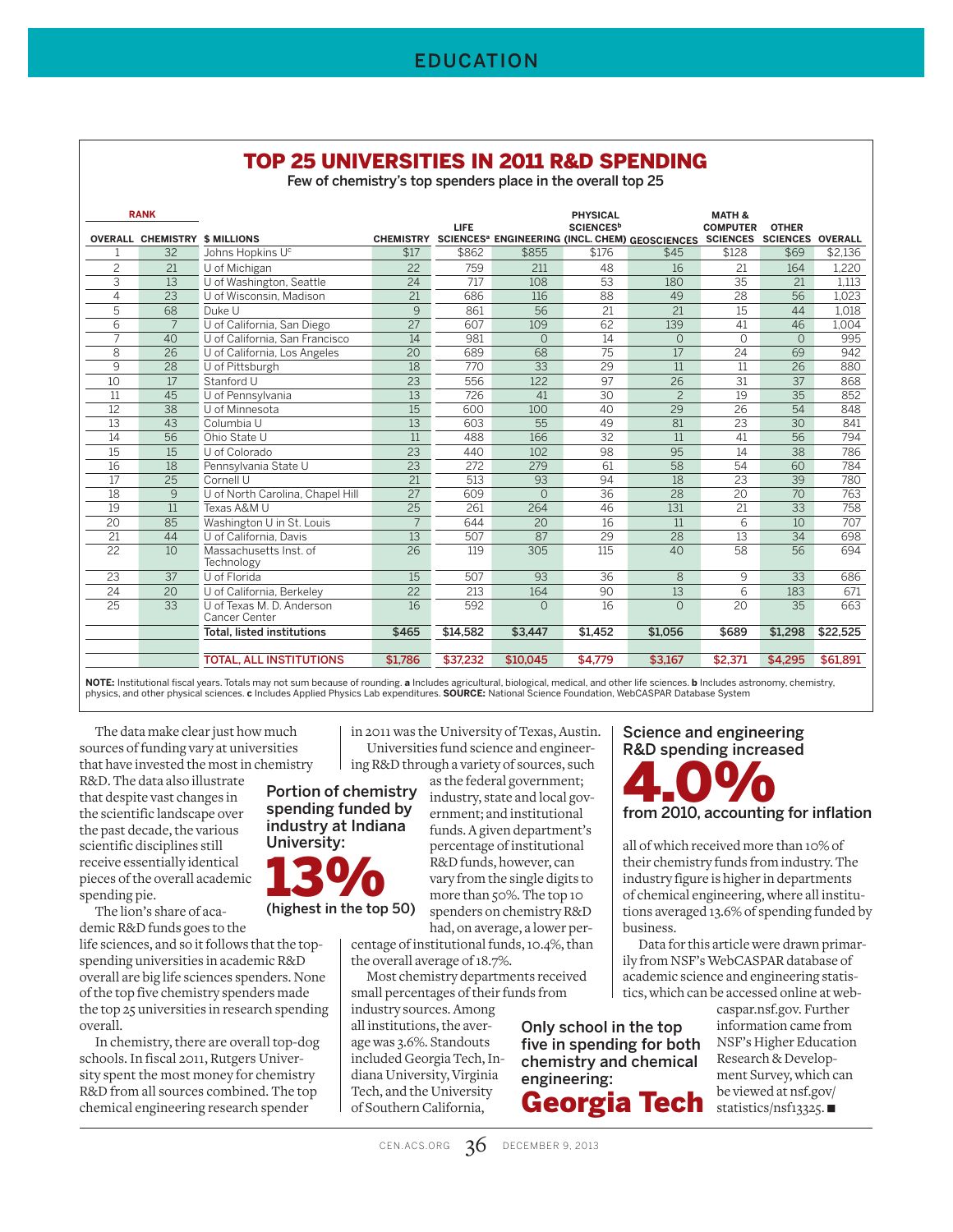## SCHOOL SPENDING ON CHEMICAL RESEARCH EQUIPMENT

Roughly three-quarters of spending came from federal funds in 2011

| <b>RANK</b>     |                                   |                               |           |           |           |           |           | % FEDERAL FUNDS, ANNUAL AVERAGE, |           |  |  |
|-----------------|-----------------------------------|-------------------------------|-----------|-----------|-----------|-----------|-----------|----------------------------------|-----------|--|--|
| 2011            | <b>\$THOUSANDS</b>                | 2001                          | 2007      | 2008      | 2009      | 2010      | 2011      | 2011 <sup>a</sup>                | 2007-11   |  |  |
|                 | U of Illinois, Urbana-Champaign   | \$2.213                       | \$2.201   | \$1.565   | \$3,006   | \$2.284   | \$4.188   | 91.3%                            | \$2.649   |  |  |
| $\overline{c}$  | U of Southern Mississippi         | 863                           | 988       | 1.450     | 2,087     | 1,958     | 3.611     | 97.3                             | 2.019     |  |  |
| 3               | Northwestern U                    | 1.063                         | 1.969     | 1.038     | 1.878     | 1.993     | 3.343     | 68.1                             | 2.044     |  |  |
| 4               | Florida State U                   | 1,763                         | 301       | 194       | 239       | 302       | 2,947     | 98.0                             | 797       |  |  |
| 5               | U of Delaware                     | 1,145                         | 880       | 765       | 717       | 1,456     | 2,720     | 89.8                             | 1,308     |  |  |
| 6               | Massachusetts Inst. of Technology | 1,805                         | 1.384     | 2,166     | 2.176     | 4.404     | 2,521     | 68.6                             | 2,530     |  |  |
| 7               | U of Akron                        | 745                           | 2,846     | 743       | 3,337     | 2,588     | 2,491     | 25.7                             | 2,401     |  |  |
| 8               | U of California, Berkeley         | 1,254                         | 1.489     | 1,661     | 1.769     | 2,240     | 2,488     | 71.3                             | 1.929     |  |  |
| 9               | Georgia Tech                      | 984                           | 981       | 483       | 1,008     | 1,476     | 2,484     | 49.9                             | 1,286     |  |  |
| 10              | Pennsylvania State U              | 1.601                         | 901       | 2,868     | 3,331     | 2,051     | 2,453     | 61.3                             | 2,321     |  |  |
| 11              | Harvard U                         | 1.312                         | 1.923     | 1,476     | 1.321     | 1.844     | 2,344     | 90.1                             | 1,782     |  |  |
| 12              | U of Chicago                      | 2,885                         | 1.382     | 1,171     | 1,405     | 1,259     | 2,312     | 70.5                             | 1,506     |  |  |
| 13              | Wayne State U                     | 510                           | 1,039     | 1,493     | 725       | 2,733     | 2,264     | 41.5                             | 1,651     |  |  |
| 14              | U of North Carolina, Chapel Hill  | 483                           | 2,269     | 1,941     | 956       | 2,532     | 2.131     | 96.4                             | 1.966     |  |  |
| 15              | Cornell U                         | 534                           | 268       | 728       | 3,484     | 3.147     | 2,085     | 97.4                             | 1.942     |  |  |
| 16              | U of California, San Diego        | 337                           | 2,646     | 1,150     | 2,356     | 1,976     | 2,042     | 86.9                             | 2,034     |  |  |
| 17              | Stanford U                        | 1,685                         | 964       | 1,187     | 747       | 1,369     | 2,033     | 89.4                             | 1,260     |  |  |
| 18              | California Inst. of Technology    | 1,503                         | 679       | 1,072     | 1.467     | 1,920     | 2,003     | 96.7                             | 1.428     |  |  |
| 19              | U of Wisconsin, Madison           | 850                           | 864       | 1.661     | 2,253     | 3.371     | 2,002     | 82.8                             | 2,030     |  |  |
| 20              | U of Washington, Seattle          | 1.037                         | 585       | 1.181     | 2,113     | 2,010     | 1.970     | 96.7                             | 1.572     |  |  |
| 21              | U of Oregon                       | 619                           | 857       | 1,703     | 1,330     | 1,396     | 1,927     | 33.5                             | 1.443     |  |  |
| $\overline{22}$ | U of Michigan                     | 524                           | 970       | 1,051     | 1,994     | 4.060     | 1.915     | 44.4                             | 1,998     |  |  |
| 23              | U of Colorado                     | 1,056                         | 952       | 708       | 1,164     | 1,124     | 1,910     | 91.5                             | 1,172     |  |  |
| 24              | Rutgers U                         | 1,360                         | 2,541     | 651       | 1,487     | 1,223     | 1.867     | 59.1                             | 1,554     |  |  |
| 25              | U at Buffalo, SUNY                | 186                           | 580       | 687       | 96        | 220       | 1.852     | 99.2                             | 687       |  |  |
|                 | <b>Total. listed institutions</b> | \$28.317                      | \$32,459  | \$30,793  | \$42,446  | \$50,936  | \$59,903  | 76.6%                            | \$43,307  |  |  |
|                 |                                   |                               |           |           |           |           |           |                                  |           |  |  |
|                 | <b>TOTAL, ALL INSTITUTIONS</b>    | \$101.370                     | \$112,980 | \$114.324 | \$135,957 | \$162.079 | \$155.361 | 72.8%                            | \$136.140 |  |  |
|                 |                                   | $\cdots$ $\cdots$<br>$\cdots$ |           |           |           |           |           |                                  |           |  |  |

**NOTE:** Institutional fiscal years. **a** Share of total expenditures funded by the federal government. **SOURCE:** National Science Foundation, WebCASPAR Database System

#### SPENDING IN CURRENT AND CONSTANT DOLLARS

When inflation is considered, increases are more modest

|          |          |          | <b>CHANGE</b> |         |  |
|----------|----------|----------|---------------|---------|--|
| 2001     | 2010     | 2011     | 2010-11       | 2001-11 |  |
|          |          |          |               |         |  |
| \$32,801 | \$58.311 | \$61.891 | 6.1%          | 88.7%   |  |
| 32.801   | 47.643   | 49.528   | 4.0           | 51.0    |  |
|          |          |          |               |         |  |
|          |          |          |               |         |  |
| \$1,008  | \$1.748  | \$1.786  | 2.2%          | 77.2%   |  |
| 1.008    | 1.428    | 1.429    | 0.1           | 41.8    |  |
|          |          |          |               |         |  |

**NOTE:** Calculated using 2001 = 1.00; deflator data obtained from whitehouse.gov/omb/budget/historicals. **SOURCE:** National Science Foundation, WebCASPAR Database System